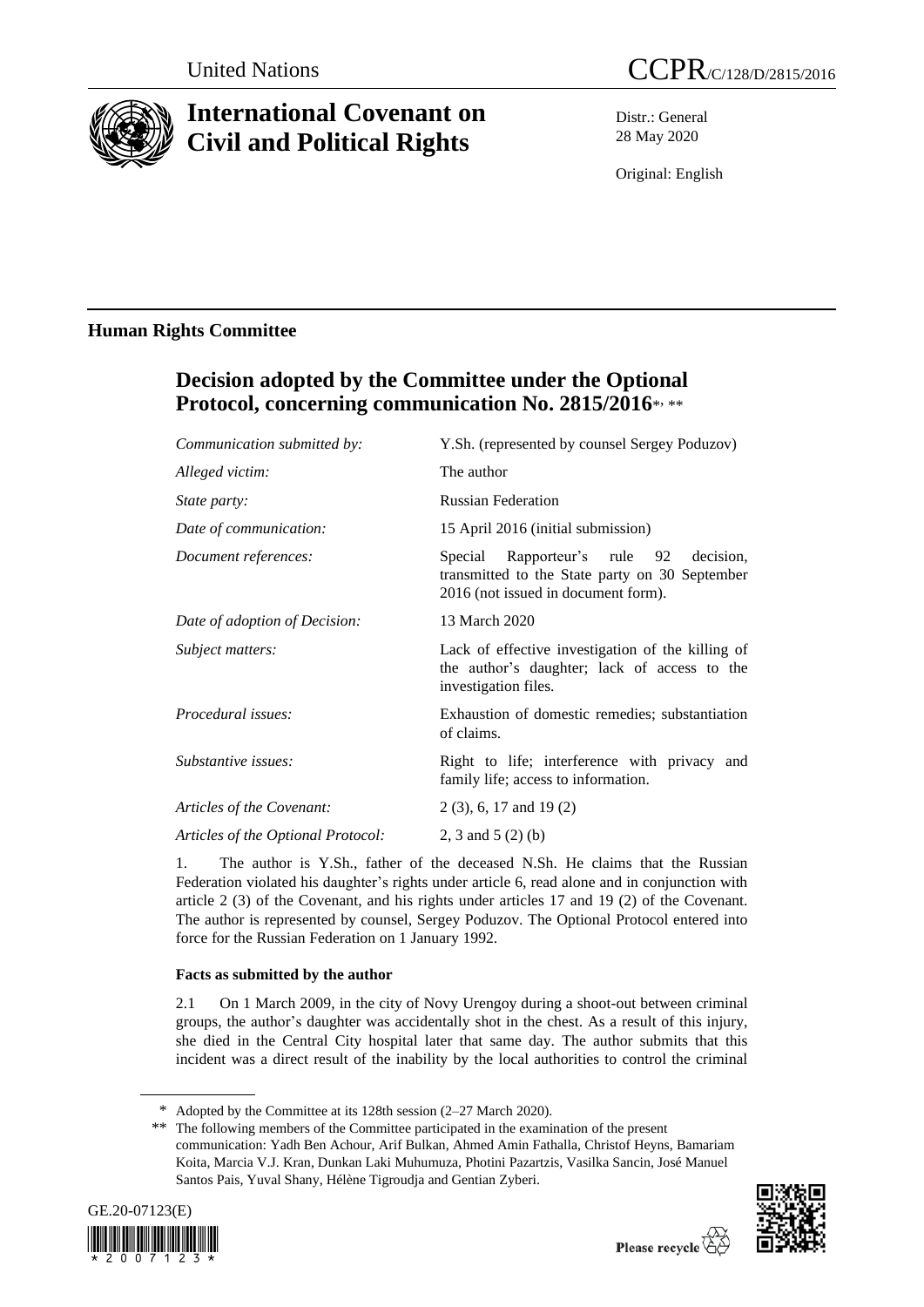groups active in the city. This fact was well known in 2009. The criminal activities continued well into 2010. He also claims that it took 10 minutes for the medical staff to admit his wounded daughter to the hospital, while according to the domestic regulations, they were supposed to act immediately in a case as grave as hers. He claims that the delay in treatment was one of the causes of her death.

2.2 On 1 March 2009, a criminal investigation was launched in relation to the death of Ms. Sh. On three occasions during 2009 and 2010, the investigation was suspended because of the impossibility of identifying a suspect, but was later resumed. After being resumed on 15 April 2010, the investigation was suspended on 20 February 2011 and has remained suspended ever since.

2.3 In December 2013, the author complained to the Novy Urengoy city court under article 125 of the Criminal Procedure Code for lack of action and the protraction of the investigation by the Novy Urengoy city investigative department. The author complained of not having been informed about the suspension of the investigation on 20 February 2011 and indicated a number of investigative actions that had not been undertaken. On 21 February 2014, the city court rejected his appeal. The court found that all the investigative actions possible in the absence of a suspect had been duly carried out and that the investigation had not been protracted. The court rejected the author's suggestions concerning the investigative actions, because a judge cannot dictate to the investigating authorities the actions to be undertaken.

2.4 On an unspecified date, the author appealed the decision of the Novy Urengoy city court to the Yamalo-Nenetsk Autonomous Region court. His appeal was rejected on 5 May 2014. On an unspecified date, the author submitted a cassation appeal to the same court. On 27 October 2014, a judge of the Yamalo-Nenetsk Autonomous Region court refused to transmit his cassation appeal for consideration by the court. The judge noted that the investigative authorities had not violated procedural requirements during the investigation and that their failure to notify the author about the suspension of the investigation on 20 February 2011 could not lead, in itself, to a finding of unlawfulness of the decision to suspend the investigation. The judge further held that the court could not impose its will concerning investigative actions and decisions on the investigative authorities. On an unspecified date, the author submitted a cassation appeal to the Supreme Court. On 20 March 2015, a judge of the Supreme Court refused to transmit his cassation appeal for consideration by the court.

2.5 On 9 April 2015, the author requested the Novy Urengoy city investigative department to provide to him with copies of all the forensic examinations regarding the death of his daughter, copies of all question sessions and interrogations, and copies of all searches and seizures in relation to the incident, in accordance with article 42 of the Criminal Procedure Code.

2.6 On 18 May 2015, the investigative department responded that the author had a right to study in person, or through a representative, the records of the investigative actions carried out with his participation, as well as to study the request for expert analysis and the expert reports, and to make copies of the documents on his personal electronic devices. On 9 July 2015, the author filed an appeal under article 125 of the Criminal Procedure Code to the Novy Urengoy city court against the decision of the investigative department. He argued that his ordinary place of residence was 3,000 kilometres away from the office of the investigative department, which made it impossible for him to personally study the case materials and make copies of the documents. He was also unable to hire a representative.

2.7 On 26 August 2015, the Novy Urengoy city court rejected the author's appeal. The court stated that under article 161 of the Criminal Procedure Code participants in judicial proceedings were prohibited from disclosing data on preliminary investigations. The Court found that since the author had not signed a non-disclosure agreement under article 310 of the Criminal Code, sending him the documents via regular post could disclose information concerning the investigation. The author filed an appeal to the Yamalo-Nenetsk Autonomous Region court on 18 October 2015, which was rejected on 25 November 2015. The court noted that the law on criminal procedure did not oblige the investigative authorities to send the information he had requested to the author by post and that their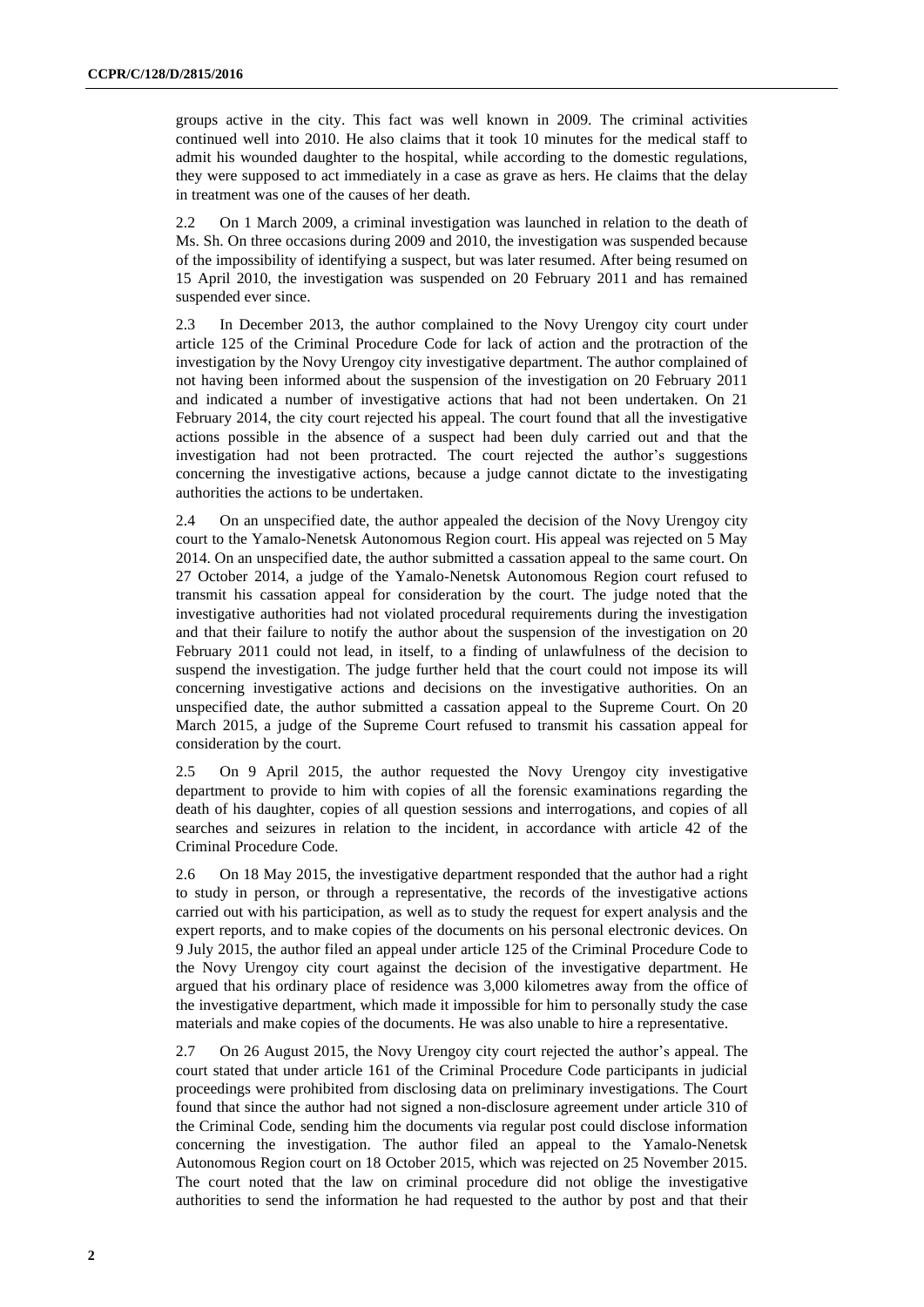refusal to send that information did not prevent the author from exercising his right to receive information in person or through a representative directly in the office of the investigative department.

#### **The complaint**

3.1 The author claims a violation by the State party of his daughter's rights under article 6 of the Covenant, read separately and in conjunction with article 2 (3), on several grounds. First, the State party had the means and opportunity to protect his daughter, but failed to do so. Second, the medical personnel in the State-owned hospital failed to react promptly enough when his daughter was brought to the hospital in an emergency after the incident. Third, the State party failed to carry out an effective investigation into the death of his daughter.

3.2 The author claims that the State party's refusal to provide him with information regarding the investigation prevented him from familiarizing himself with the investigation process and from knowing what had happened to his daughter. It thus constituted an interference with his private and family life in violation of article 17 of the Covenant. It also amounted to a violation of his right to receive information under article 19 (2).

3.3 Based on these arguments, the author asks for an effective investigation and for compensation for the violations he suffered.

#### **State party's observations on admissibility**

4.1 By note verbale of 8 December 2016, the State party submitted its observations on the admissibility of the communication stating that the author had failed to exhaust domestic remedies and that his claims were inadmissible under article 2 of the Optional Protocol.

4.2 The State party submits that under article 401 (2) of the Criminal Procedure Code, the author could submit a cassation appeal to the Supreme Court. The author did not use this remedy and had not appealed the decision of the Novy Urengoy city court of 26 August 2015.

4.3 Under article 401 (3) of the Criminal Procedure Code, the author could appeal to the President or Deputy President of the Supreme Court the decision of the Supreme Court judge, dated 20 March 2015, not to transmit his cassation appeal for consideration by the court. The author has failed to do so and thus has not exhausted the domestic remedies available to him.

4.4 The State party further submits that the refusal of the investigative authorities to send investigation documents by post, as requested, does not constitute an interference with the author's right to privacy and family life, neither does it violate his freedom of expression. The author's respective claims are incompatible with the provisions of the Covenant and inadmissible under article 3 of the Optional Protocol. In addition to this, the author has not brought these claims before the domestic courts and has thus failed to exhaust domestic remedies, as required under article 2 of the Optional Protocol.

#### **Author's comments on the State party's observations on admissibility**

5.1 On 27 February 2017, the author submitted his comments to the State party's observations on admissibility. He submits that the cassation appeal under articles 401 (2) and 401 (3) of the Criminal Procedure Code is not an effective remedy to be exhausted before submitting a complaint to the Committee. He refers to the judgment of the European Court for Human Rights in the case of *Kashlan v. Russian Federation*, in which the Court found the cassation appeal not to be an effective remedy.<sup>1</sup> He also relies on his own experience in his complaint concerning the lack of an effective investigation, whereby he brought a cassation appeal to the Supreme Court and received a refusal from a Supreme Court judge to transmit his appeal for consideration by the Court. He claims that even if the

<sup>&</sup>lt;sup>1</sup> European Court of Human Rights, application No. 60189/15.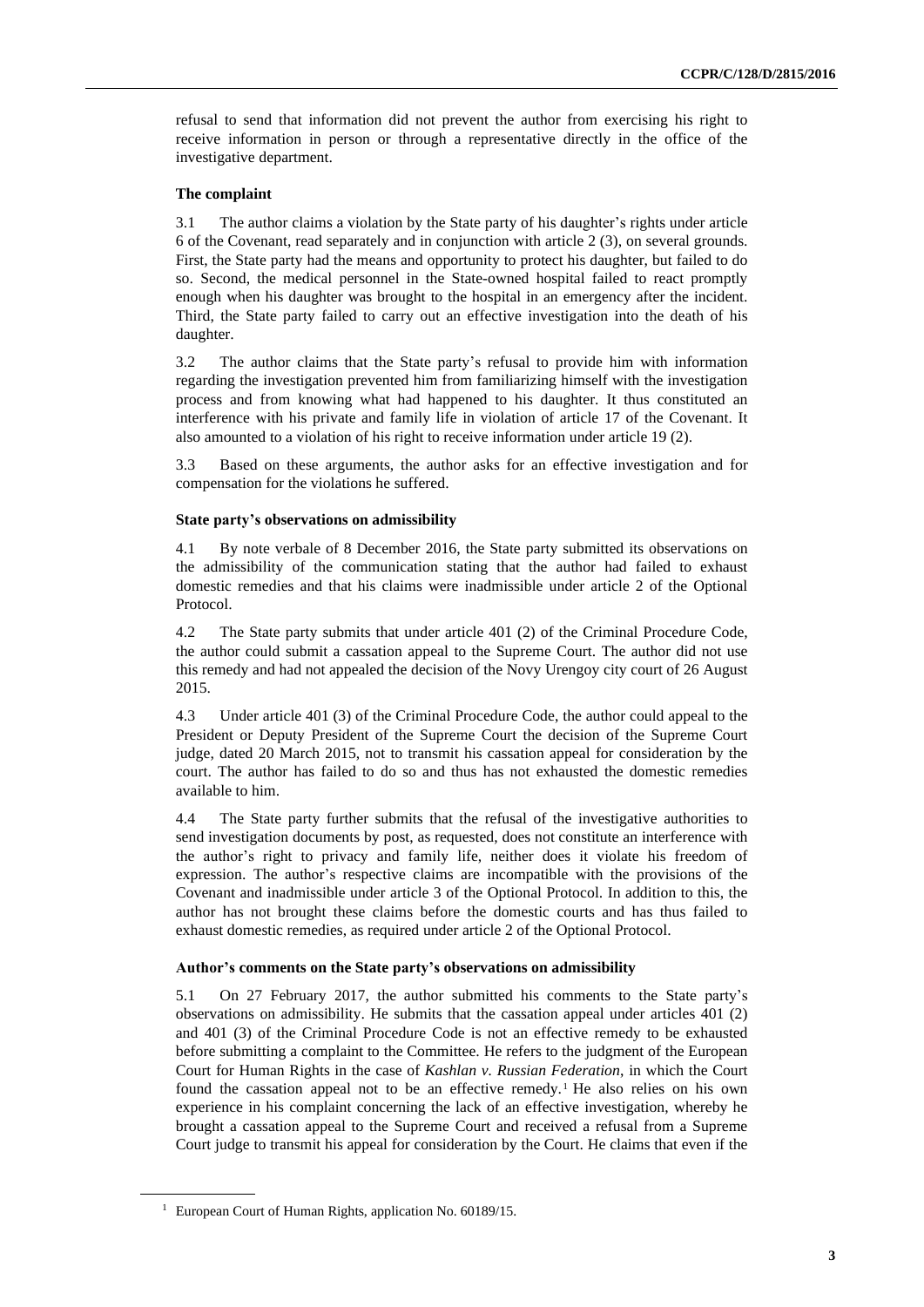cassation appeal were to be considered by the Court, the latter does not review the decisions of lower courts on the merits.

5.2 The author further submits that his rights to privacy and family life under article 17 and the right to receive information under article 19 (2) of the Covenant were raised in his request for information to the investigative department and later in the courts and therefore he did substantiate his claims and exhaust domestic remedies on these claims.

#### **State party's observations on the merits**

6.1 On 18 April 2017, the State party submitted its observations on the merits of the communication. According to the State party, the author's daughter was wounded in a shoot-out connected to the division of areas of influence by criminal groups when she was driving in a car with two men, B. and M., who were involved with an ethnic criminal group. She died in hospital the same night as a result of her wounds.

6.2 A criminal investigation of the incident uncovered 30 bullet holes in the rear of the car. The bullets taken from the body of the author's daughter were analysed and recorded at the criminal expert centre of the Ministry of the Interior. Forensic examination of the body of Ms. Sh. was carried out. Explosive technical tests and ballistic, traceological, forensic, dactyloscopic, biological and genetic tests were also carried out. The investigation studied video recordings from surveillance cameras in a cafe attended by the author's daughter, B. and M. before the incident. A large number of searches took place, leading to the seizure of firearms, ammunition and one F1 grenade.

6.3 During the investigation, some 90 persons were questioned and six apartment buildings in the surrounding area were searched. Witnesses were identified. Owners of cars similar to the car in the incident were questioned and their possible connection to the crime was checked. More than 20 instructions for investigative actions were sent by the investigative authorities to the Novy Urengoy police department. Information from telephone providers about all the subscribers present at the crime location were obtained and studied. Other investigative actions were also carried out. The author received the status of a victim in the case.

6.4 However, those responsible for the crime were not identified. On 20 February 2011, after all the investigative actions possible in the absence of a suspect had been carried out, the investigative department in Novy Urengoy decided to suspend the investigation. That decision was reviewed by the courts. The author requested the courts to order a number of investigative actions to be carried out, but his cassation appeals were rejected. In such circumstances, there are currently no grounds for a prosecutorial response. The decision to suspend the investigation of 20 February 2011 can be revisited if significant new information is obtained. That is particularly the case, as the investigation has not been closed (but merely suspended) and a number of investigative actions are still being taken in order to identify the suspects. The supervision of the investigation is being undertaken by a supervising prosecutor.

6.5 The State party reiterates the fact that the author has not submitted a cassation appeal in connection with the refusal to send him the investigation files. It concludes by stating that there has been no violation of the author's rights in the present communication.

#### **Author's comments on the State party's observations on the merits**

7.1 On 5 June 2017, the author submitted his comments on the merits. He notes that the State party's observations concern only his claims under article 6 alone, and read in conjunction with article 2 (3), of the Covenant and he disagrees with the State party's conclusion that there has been no violation of his rights.

7.2 The author reiterates his claim under article 6 of the Covenant that the State party had the necessary means to prevent the death of his daughter by creating a secure environment in the city and protecting all citizens from criminal gangs, which it failed to do. He also claims that an investigation that lasted 24 months from March 2009 to February 2011 and ended with no result cannot be considered effective. He alleges that if it were not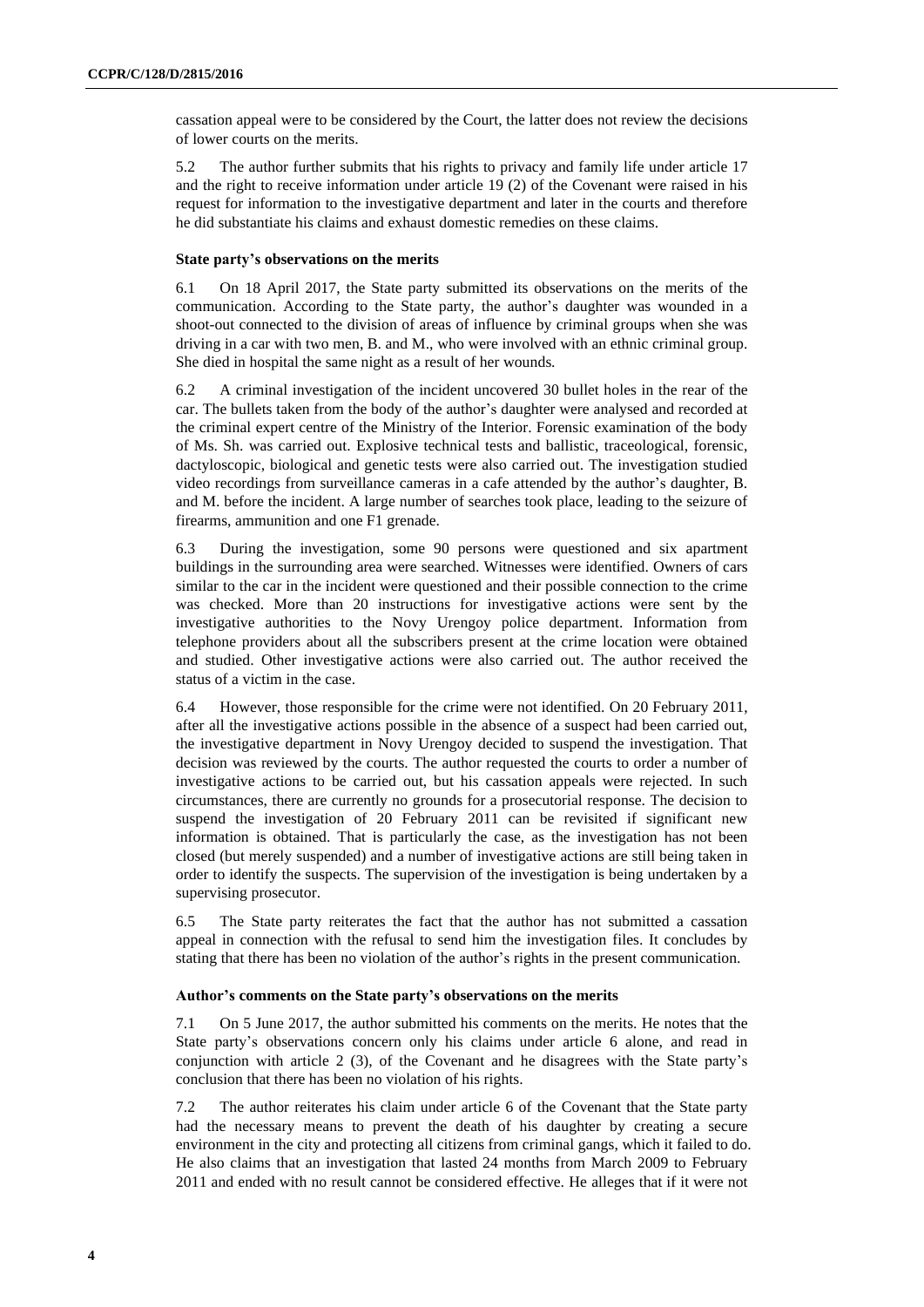for his requests to the prosecutor's office, the investigative authorities and the court, many investigative actions would not have taken place.

7.3 The author notes that the State party has not presented observations regarding his claims under articles 17 and 19 (2) of the Covenant and reiterates his claims under these articles.

#### **Issues and proceedings before the Committee**

#### *Consideration of admissibility*

8.1 Before considering any claim contained in a communication, the Committee must decide, in accordance with rule 97 of its rules of procedure, whether the communication is admissible under the Optional Protocol.

8.2 As required under article 5 (2) (a) of the Optional Protocol, the Committee has ascertained that the same matter is not being examined under another procedure of international investigation or settlement.

8.3 The Committee notes the State party's claim that the author has failed to exhaust domestic remedies regarding his claims under article 6, read in conjunction with article 2 (3), of the Covenant concerning the effectiveness of the investigation into his daughter's killing, because he did not submit an appeal against the decision of a Supreme Court judge, dated 20 March 2015, to the President or Deputy President of the Supreme Court. According to the State party, the author has also failed to exhaust domestic remedies regarding his request to provide him with the investigation files, because he has not submitted a cassation appeal. The Committee also notes the author's claims that cassation appeal proceedings are not considered as domestic remedies to be exhausted for the purpose of admissibility.

8.4 The Committee notes that the cassation review procedure set out under article 401.2 of the Criminal Procedure Code concerns the revision, on points of law only, of court decisions that have entered into force. The decision on whether to refer a case for a hearing before the cassation court is discretionary in nature and is made by one single judge. That leads the Committee to believe that the cassation review contains elements of an extraordinary remedy. The State party must therefore show that there is a reasonable prospect that such a procedure would provide an effective remedy in the circumstances of the case.<sup>2</sup> In the absence of any clarification from the State party on the effectiveness of the cassation review procedure in cases similar to the present one, the Committee finds that it is not precluded by article 5 (2) (b) of the Optional Protocol for purposes of admissibility from examining the author's claims under article 6, read in conjunction with article 2 (3), and article 19 (2) of the Covenant.

8.5 The Committee notes the author's claim that the State party violated his daughter's rights when it failed to provide a general situation of safety in the city and prevent her killing. The Committee refers to its general comment No. 36 (2018) on the right to life and notes that States parties have an obligation to respect the right to life. Not only do they have a duty to refrain from engaging in conduct resulting in arbitrary deprivation of life by State representatives, but they must also ensure the right to life and exercise due diligence to protect the lives of individuals against deprivations caused by persons or entities whose conduct is not attributable to the State. However, the Committee notes that this provision cannot be expected to impose an impossible or disproportionate burden on the authorities. Thus, the positive obligation of a State party to prevent deprivation of life by an individual, beyond adopting necessary criminal law provisions, can only be expected in "reasonably foreseeable threats and life-threatening situations that can result in loss of life" (para. 7). In the present case, the Committee notes that the author does not claim that the authorities had in their possession specific information about a planned shooting, which accidentally caused the death of the author's daughter; nor has the author shown that the level of lawlessness and violence in the city reached such high levels as to put all the inhabitants at

<sup>2</sup> See, for example, *Schumilin v. Belarus* (CCPR/C/105/D/1784/2008), para. 8.3, and *Dorofeev v. the Russian Federation* (CCPR/C/111/D/2041/2011), para 9.6.